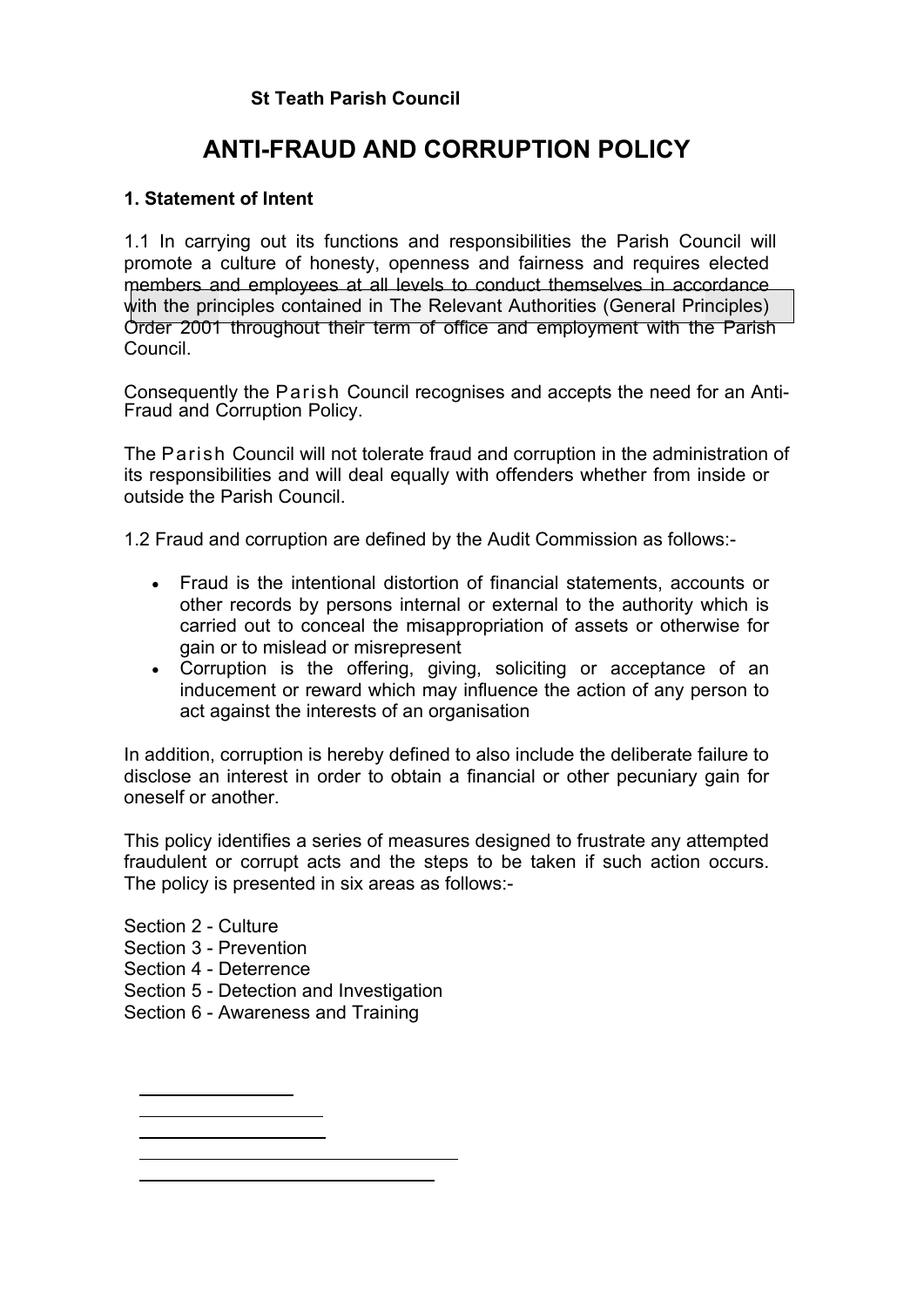# **2. Culture**

2.1 The Parish Council promotes a culture of honesty, openness and fairness which supports its opposition to fraud and corruption. The prevention and detection of fraud and corruption and the protection of the public purse are the responsibility of everyone. The elected members and employees play an important role in creating and maintaining this culture. All are positively encouraged to raise concerns regarding fraud and corruption in the knowledge that such concerns will wherever possible be treated in confidence.

2.2 The Parish Council will ensure that any allegations received will be taken seriously and investigated in an appropriate manner. Those who defraud the Parish Council or who are corrupt or who instigate financial malpractice will be dealt with firmly. There is however a need to ensure that any investigation process is not misused and, therefore, any abuse may, where appropriate, be dealt with as a disciplinary matter.

2.3 Where fraud and corruption has occurred due to a breakdown in systems or procedures, arrangements will be made to ensure that the appropriate improvements in systems of control are implemented to prevent a reoccurrence.

# **3. Prevention**

# **3.1 Role of Elected Members**

As elected representatives all Members of the Council have a duty on behalf of their electorate to protect the Council from all forms of fraud and corruption. This is reflected through the adoption of this Policy and compliance with the Code of Conduct for elected Members, the Councils Standing Orders and Financial Regulations and other relevant legislation.

When they take office elected Members are required to sign to the effect that they have read and understood the Code of Conduct. The Code requires elected Members, inter alia, to declare and register interests and to register receipt of gifts and hospitality. In addition elected members are given the opportunity to attend periodic update sessions on matters of conduct and standards provided by the District Council's Monitoring Officer.

### **3.2 Role of Employees**

### **3.2.1 Parish Clerk**

The Clerk is responsible for the communication and implementation of this Policy to employees as appropriate.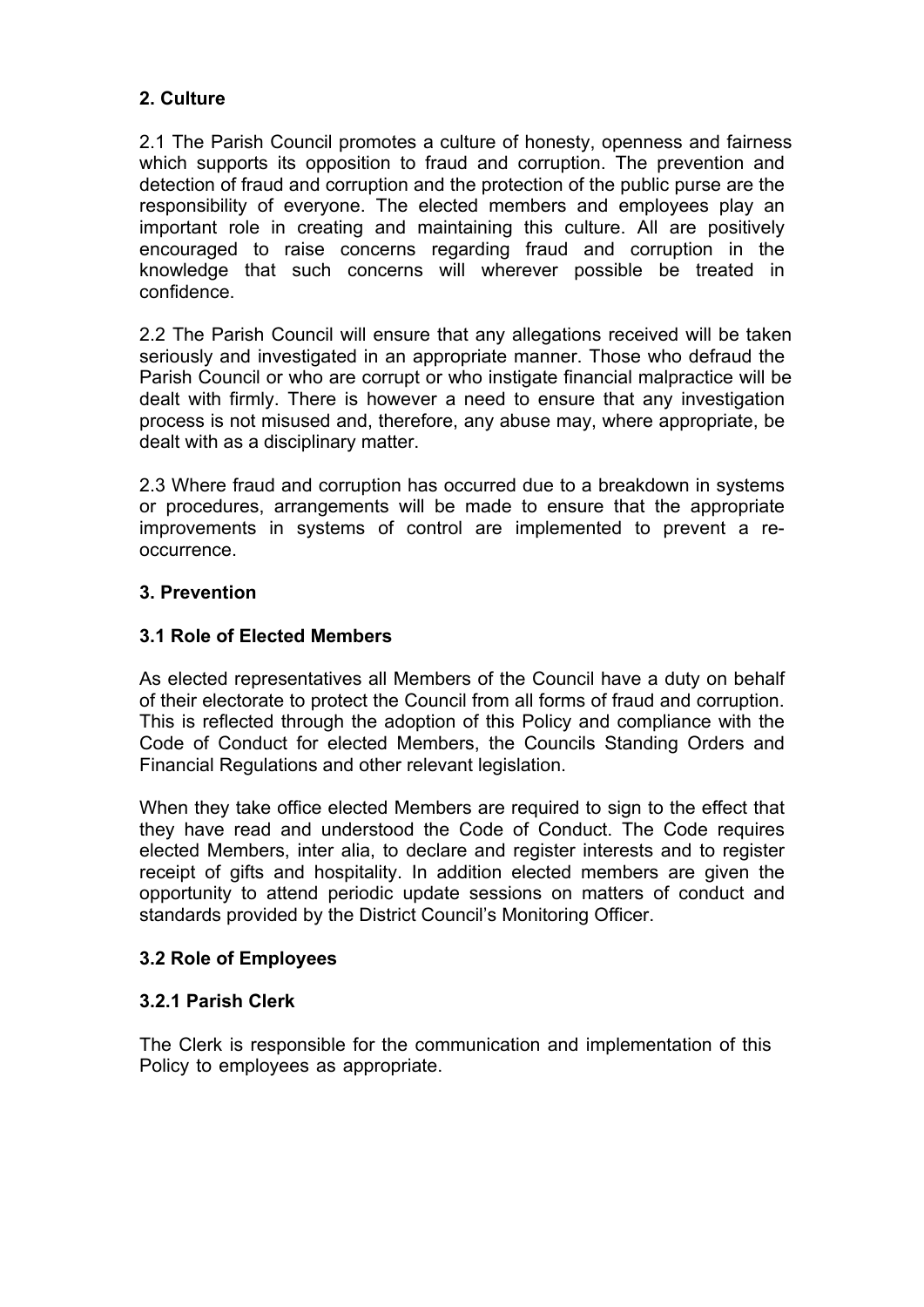The Council recognises that a key preventative measure in dealing with fraud and corruption is ensuring that effective steps are taken at the recruitment stage to establish, as far as possible, the honesty and integrity of potential employees whether for permanent, temporary or casual posts. The Council has a recruitment procedure which contains appropriate safeguards on matters such as written references and verification of qualifications held. In addition where appropriate the relevant Criminal Records Bureau checks will be undertaken for employees who will be required to work with children or vulnerable people.

# **3.2.2 Employees**

The work of employees is governed by the Council's Standing Orders and Financial Regulations and other relevant policies i.e. Health and Safety etc.

In addition to the above employees are responsible for ensuring that they follow the instructions given to them by their manager particularly with regard to the safekeeping of the Council's assets.

Employees are expected to be aware of the possibility that fraud, corruption and theft may occur in the workplace and consequently must feel able to share their concerns with management. Concerns must be raised in the first instance directly with their immediate or if necessary through use of the Council's Whistleblowing policy.

### **3.3 Conflicts of Interest**

Elected Members and employees must ensure that they avoid situations where there is a potential for a conflict of interest. Effective role separation will ensure that decisions made are seen to be based on impartial advice and therefore avoid questions regarding improper disclosure of confidential information. The Council will produce a Protocol on Member/Officers Relations which provides advice on this and related issues.

### **3.4 Role of Internal Audit**

The Parish Clerk is responsible for ensuring that there is an adequate and effective system of internal audit of the Council's accounting, financial and other systems in accordance with the provisions of the relevant Accounts and Audit Regulations. Internal audit plays a significant preventative role in ensuring that the relevant systems deter fraud and corruption and will work with management to identify the procedural changes necessary to prevent the Council from exposure to losses. Internal audit will also investigate cases of suspected irregularity or fraud.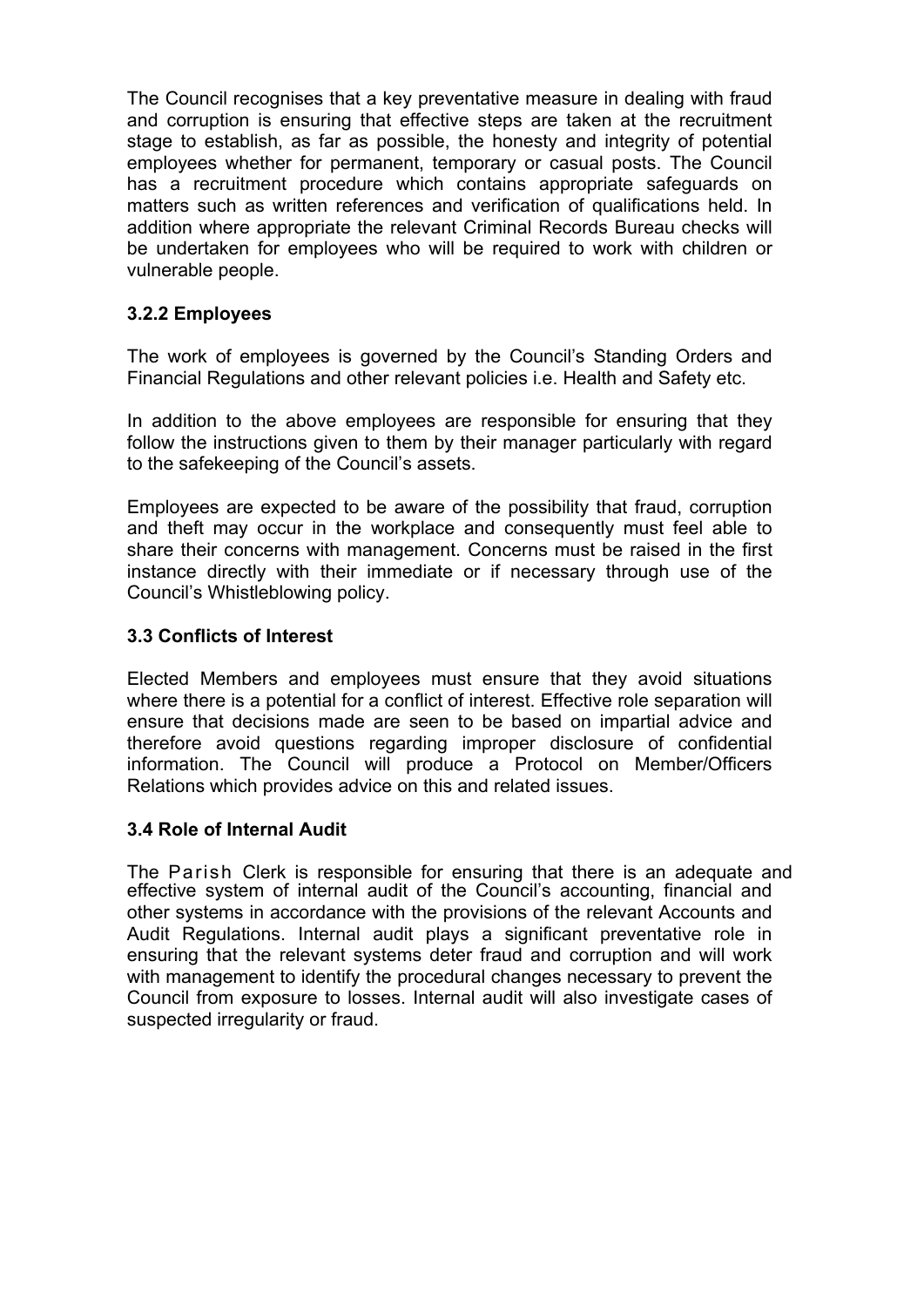# **3.5 Role of External Audit**

The external auditor has a responsibility to review the Council's arrangements for preventing and detecting fraud and irregularities and arrangements designed to limit the opportunity for corrupt practices. This responsibility is satisfied by undertaking a number of specific reviews and tests of the adequacy of the relevant financial systems and other arrangements for the prevention and detection of fraud. The outcome of these reviews and tests are reported each year in the Annual audit letter which is presented to elected Members by the external auditor.

# **4. Deterrence**

4.1 Fraud, corruption and theft are considered to be serious offences against the Council and employees will face a disciplinary investigation if there is an allegation that they have been involved in any of these activities. Where necessary, disciplinary action will be taken in addition to, or instead of, criminal proceedings depending on the circumstances of each individual case in a consistent manner.

4.2 Similarly any elected Member will face appropriate action under this policy if it is shown that they have been involved in fraud, corruption or theft against the Council or have otherwise acted illegally.

4.3 The Council will not seek to cover up cases of fraud and corruption but conversely will try to ensure that the results of any action taken, including prosecutions, are notified to the media.

4.4 In all proven cases where financial loss has occurred and it is in the public's interest to do so the Council will seek to recover such loss and will give consideration to publicising the fact.

4.5 All anti-fraud and corruption activities, including the adoption of this policy, will be publicised to make employees and the public aware of the Council's commitment to taking appropriate action on fraud and corruption when it occurs.

### **5 Detection and Investigation**

5.1 Systems of internal control have been established together with Financial Regulations and Standing Orders to deter fraud and corruption. These are complemented by the work undertaken by Internal Audit in the review of systems and financial controls.

5.2 In addition it is often the vigilance of employees and members of the public that aids detection. Employees are to be encouraged to raise their concerns without the fear of recrimination and the Council's Whistleblowing procedure has been designed specifically to address this matter.

5.3 Frauds are, in some cases, discovered by chance or 'tip-off' and arrangements are in place to enable such information to be properly dealt with.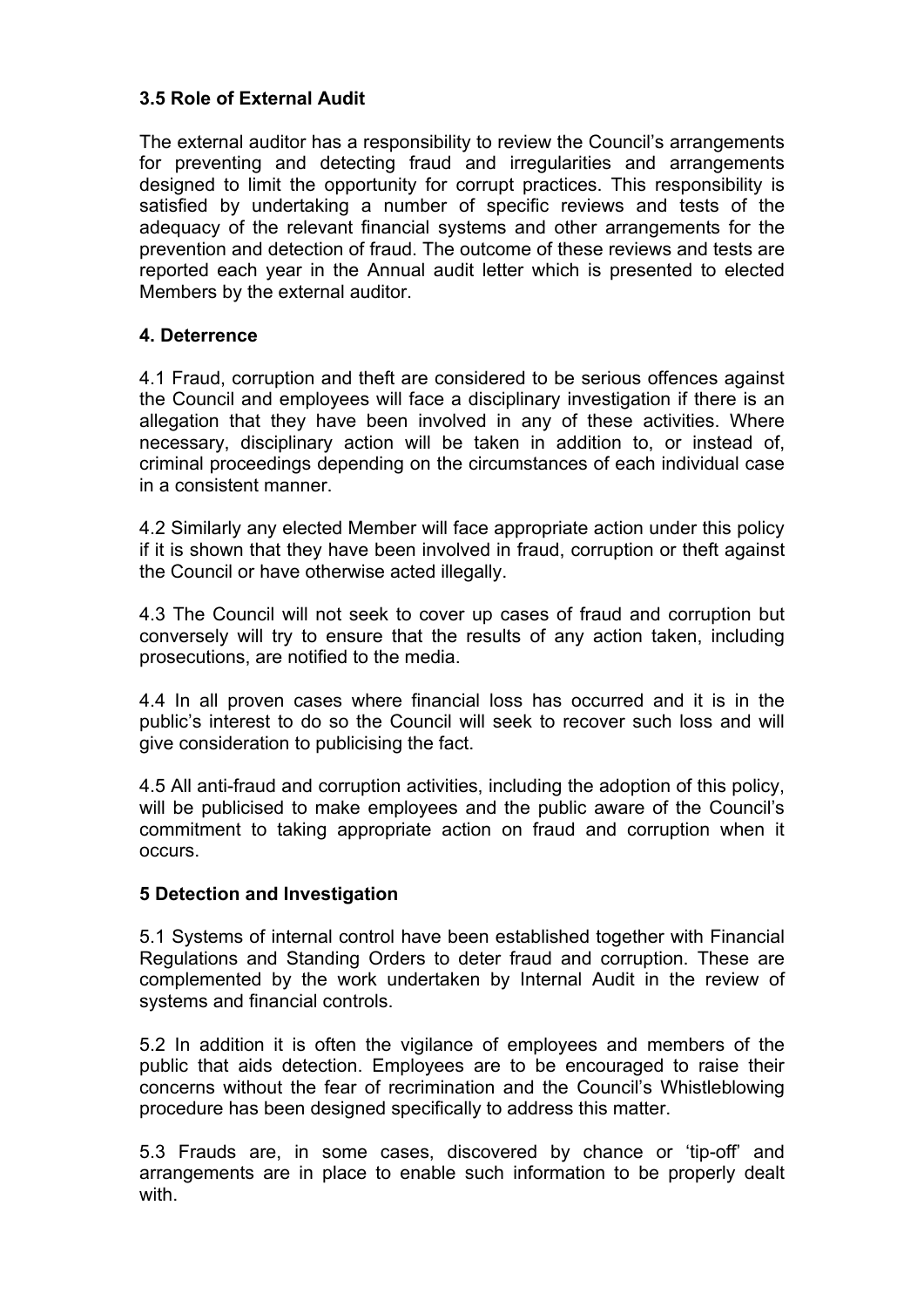5.4 All suspected irregularities should be reported directly, or via an intermediary, to the Parish Clerk. This is essential to ensure the consistent treatment of information regarding fraud and corruption and will facilitate a proper and thorough investigation.

5.5 Investigations will normally be conducted by the Council's internal audit and reported to the Parish Clerk who will determine whether or not referral to the Police is appropriate. The outcome of all investigations where loss has been suffered will be reported to the Council's external auditor.

5.6 Following the completion of an investigation, the circumstances will be assessed to determine the need for procedural and system changes to ensure that future risks are eliminated.

5.7 Where necessary, following the investigation, the Council's disciplinary procedures will be applied to any employee found to be guilty of improper behaviour.

### **6 Awareness and Training**

6.3 The Council recognises that the sustained success of this policy and its general credibility will depend upon the effectiveness of its training programmes and awareness on the part of elected members and employees throughout the organisation.

6.4 Employees will be made aware of their responsibilities and the procedures to be followed for the safekeeping of Council's assets and will be advised that failure to adhere to the specified procedures may lead to disciplinary action being taken.

### **7 Conclusion**

The Council has in place a network of systems and procedures to assist in the prevention and detection of fraud and corruption. The Council is determined to ensure that these arrangements will keep pace with future developments in prevention and detection techniques regarding fraudulent or corrupt activity that may affect its operations.

The Parish Clerk has day to day responsibility for the successful operation of the relevant systems supported by internal and external audit and will ensure that this policy is reviewed annually in order to be satisfied that the Councils exposure to potential fraud and corruption is minimised.